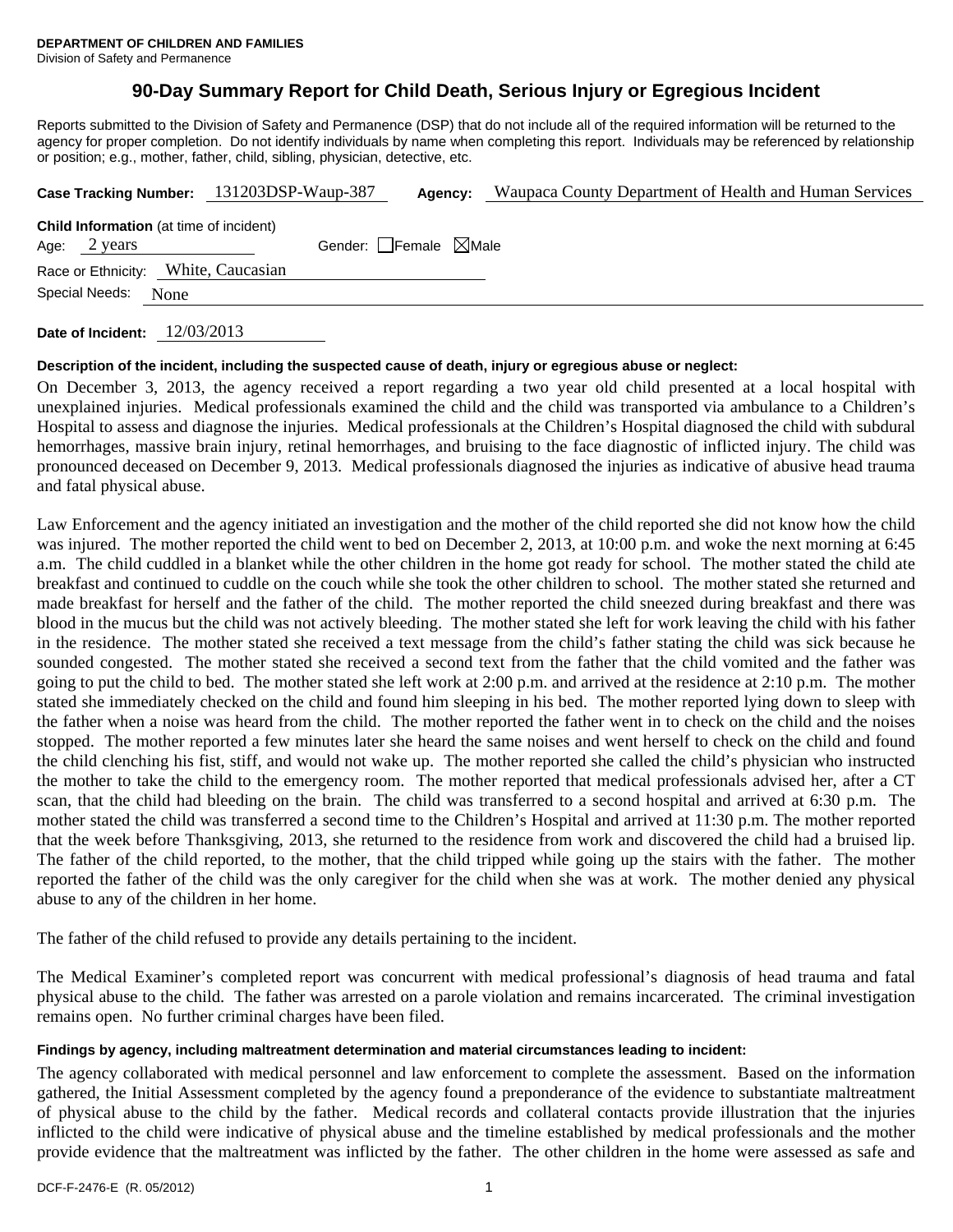the family was referred to community resources.

 $\boxtimes$ Yes  $\Box$ No Criminal investigation pending or completed?  $\Box$  Yes  $\boxtimes$  No Criminal charges filed? If yes, against whom?

**Child's residence at the time of incident:**  $\boxtimes$  In-home  $\Box$  Out-of-home care placement

Complete the appropriate following section (A. or B. based on the child's residence at the time of the incident).

### **A. Children residing at home at the time of the incident:**

At the time of the incident, the child resided with his biological mother, father, and his two step-siblings ages twelve and nine.

**Description of the child's family** (includes household members, noncustodial parent and other children that have visitation with the child and / or in the child's family home):

**Yes No Statement of Services:** Were services under ch. 48 or ch. 938 being provided to the child, any member of the child's family or alleged maltreater at the time of the incident, including any referrals received by the agency or reports being investigated at time of incident?

**If "Yes", briefly describe the type of services, date(s) of last contact between agency and recipient(s) of those services, and the person(s) receiving those services:** 

#### N/A

**Summary of all involvement in services as adults under ch. 48 or ch. 938 by child's parents or alleged maltreater in the previous five years:** (Does not include the current incident.)

#### None

**Summary of actions taken by the agency under ch. 48, including any investigation of a report or referrals to services involving the child, any member of the child's family living in this household and the child's parents and alleged maltreater.** (Does not include the current incident.)

(Note: Screened out reports listed in this section may include only the date of the report, screening decision, and if a referral to services occurred at Access. Reports that do not constitute a reasonable suspicion of maltreatment or a reason to believe that the child is threatened with harm are not required to be screened in for an initial assessment, and no further action is required by the agency.)

On June 29, 2006, the agency screened-in a CPS Report and completed an Initial Assessment and unsubstantiated the allegations.

On June 24, 2013, the agency screened-out a CPS Report.

On June 24, 2013, the agency screened-in a Services Report to offer the family community services.

# **Summary of any investigation involving the child, any member of the child's family and alleged maltreater conducted under ch. 48 or ch. 938 and any services provided to the child and child's family since the date of the incident:**

The agency collaborated with medical personnel and law enforcement to complete the assessment. Based on the information gathered, the Initial Assessment completed by the agency found a preponderance of the evidence to substantiate maltreatment of physical abuse to the child by the father. Medical records and collateral contacts provide illustration that the injuries inflicted to the child were indicative of physical abuse and the timeline established by medical professionals and the mother provide evidence that the maltreatment was inflicted by the father. The other children in the home were assessed as safe and the family was referred to community resources.

# **B. Children residing in out-of-home (OHC) placement at time of incident:**

**Description of the OHC placement and basis for decision to place child there:** N/A.

**Description of all other persons residing in the OHC placement home:**